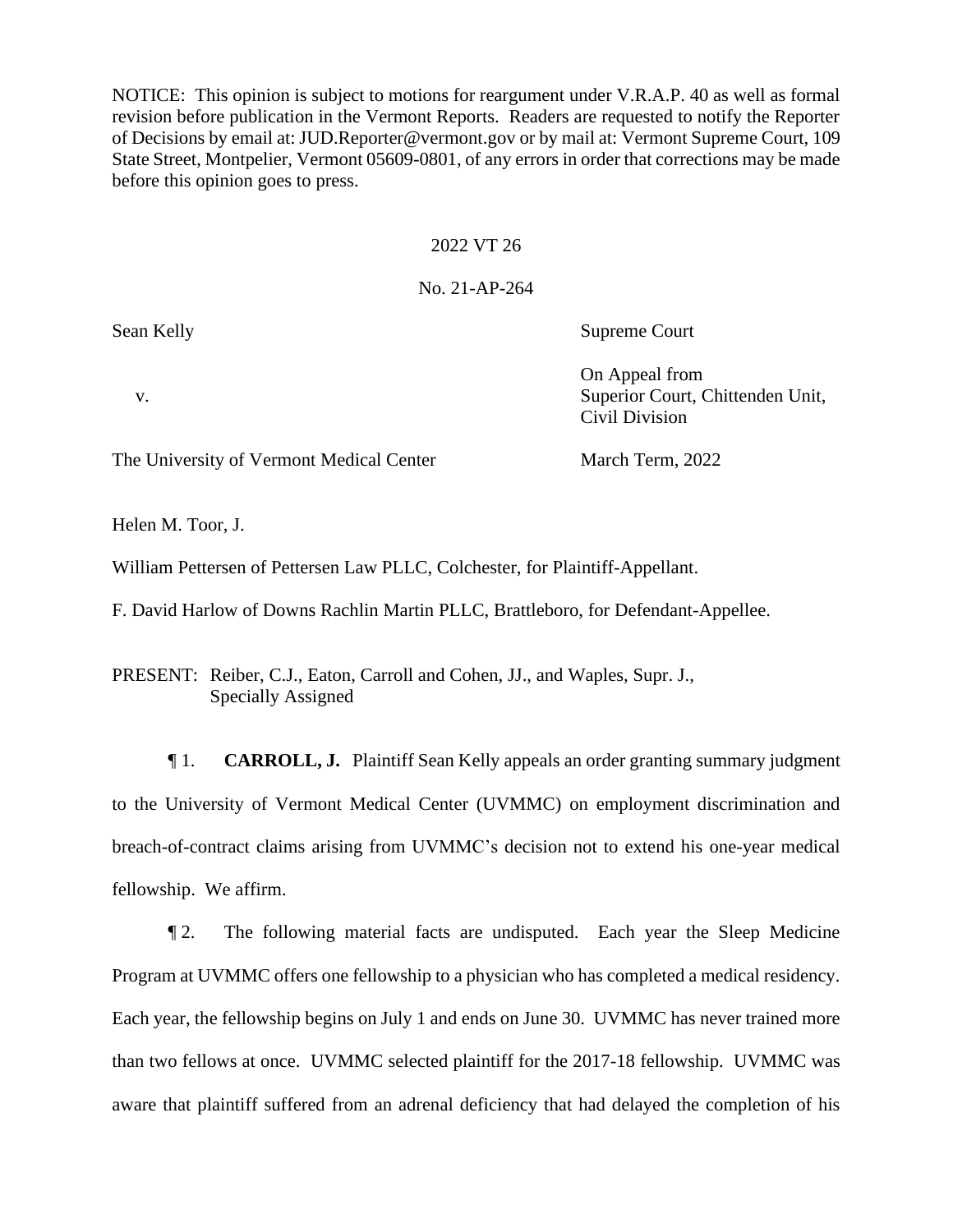residency. Prior to beginning the fellowship, plaintiff signed a contract with UVMMC called "University of Vermont Medical Center Conditions of Appointment and Training for GME Residents/Fellows, 2017-2018," outlining many aspects of his training, including describing his position as an "educational experience and training program." The contract provided that the fellowship would run from July 1, 2017, through June 30, 2018, and his annual base salary would be \$65,981. Plaintiff's benefits included three weeks of paid time off, five sick or personal days, and five days off for employment interviews. The contract contained provisions for family medical leave and unpaid absences of up to six months for fellows with more than one year of service. The contract also contained the following clause: "[e]xtended leave of absences [sic] may require the resident/fellow to extend their training program to satisfy their program's certifying Board and Accreditation Council for Graduate Medical Education Requirements." Finally, the contract explained that plaintiff would be awarded a certificate of completion if he completed all requirements for sleep-medicine board eligibility "and as determined by the program director." However, the contract did not guarantee a certificate of completion.

¶ 3. In the first five months of the fellowship, plaintiff missed nineteen full days and parts of nine more days for various reasons, including job interviews, medical appointments, sick days, a dog-walking injury, and car trouble. By February 2018, after missing several more days and expressing that he felt "frustrated with [his] absences" and "overall inadequate as a fellow," program personnel became concerned that plaintiff was falling behind in his training. In a March 30 meeting set to discuss plaintiff's options, the program director told plaintiff that his performance had "deficiencies and these need[ed] to be addressed." At some point during this period, the director also told plaintiff that he "should plan on extending [his] fellowship due to [his] time out and some minor deficits through August." Plaintiff sent an email to other program personnel expressing frustration at the prospect of staying through August to complete his training. The director gave plaintiff a written plan for improvement on April 3.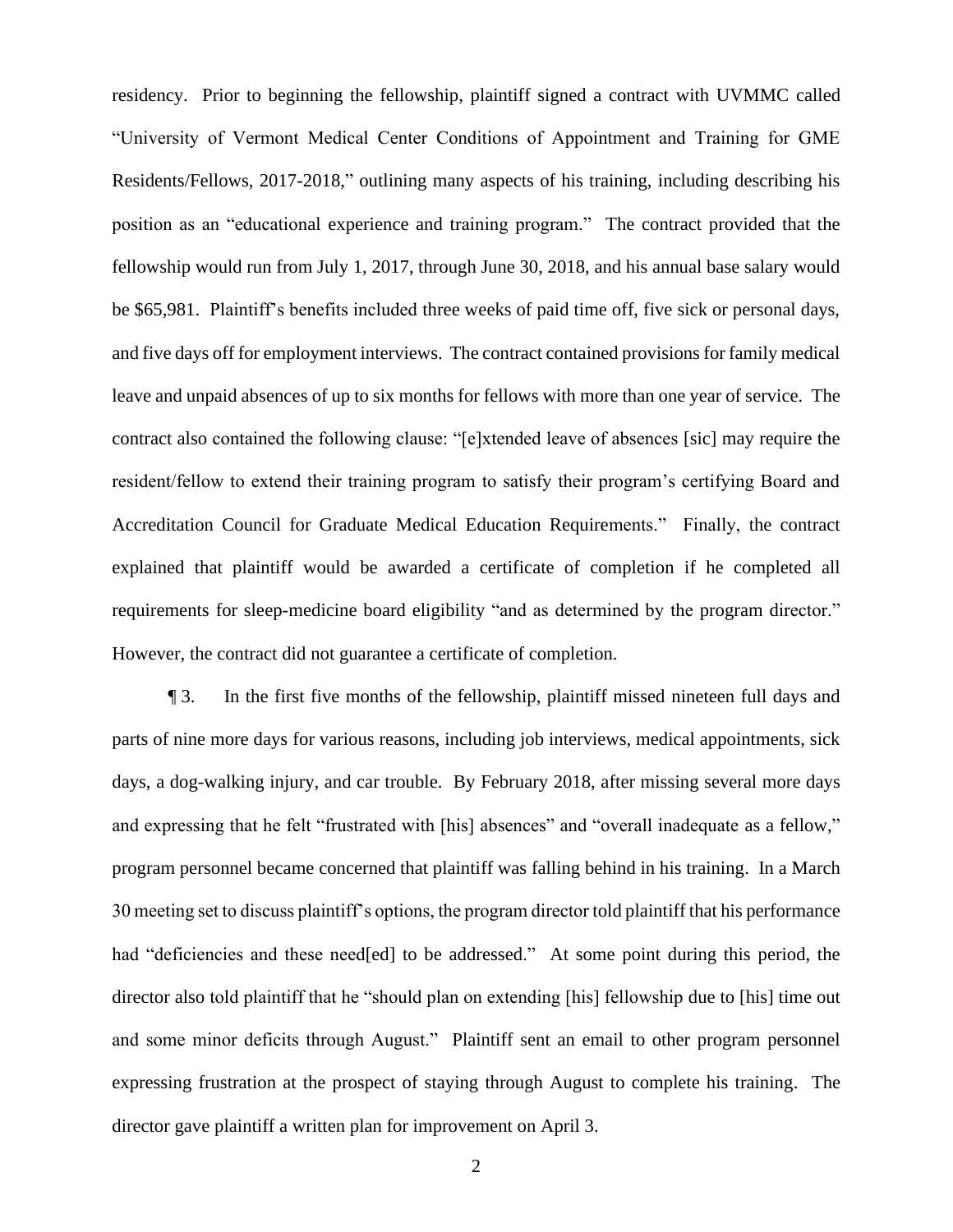¶ 4. On April 14, 2018, plaintiff suffered a stroke, and on April 19th he attempted suicide. He was hospitalized from April 14 through May 3 and was not cleared to return to work until June 1, 2018. In all, plaintiff missed approximately six more weeks of the fellowship. On or about May 31, the director called plaintiff and told him that while UVMMC had determined he needed six more months of training to finish the fellowship, it could not accommodate additional training for that length of time. UVMMC paid plaintiff his remaining salary.

¶ 5. Plaintiff filed a grievance under the Graduate Medical Education rules. At a June 2018 hearing, the grievance committee affirmed UVMMC's decision. Plaintiff thereafter filed a complaint in the civil division in December 2018 alleging multiple causes of action. After plaintiff amended his complaint, UVMMC moved for summary judgment on each of plaintiff's claims, which included discrimination and failure-to-accommodate violations of the Vermont Fair Employment Practices Act (FEPA), breach of contract, promissory estoppel, and defamation.<sup>1</sup> UVMMC's overarching argument regarding plaintiff's two FEPA claims was that they involved academic decisions made by UVMMC, not employment decisions, and that courts accord academic decisions deference. UVMMC maintained that once it fulfilled its obligations to plaintiff with respect to any employment aspects of the fellowship, including providing him with his remaining salary, the decision not to extend his fellowship was an academic decision because the sole purpose of extending the fellowship was the opportunity to obtain an academic benefit—a certificate of completion. UVMMC argued that plaintiff could not establish a prima facie case for discrimination because one of the required elements was whether plaintiff suffered an "adverse employment action." Because the decision not to extend his fellowship was an academic decision, there was no employment action and consequently no adverse employment action. UVMMC

<sup>&</sup>lt;sup>1</sup> The trial court granted summary judgment to UVMMC on promissory estoppel and defamation because plaintiff did not respond to UVMMC's summary judgment arguments on those claims.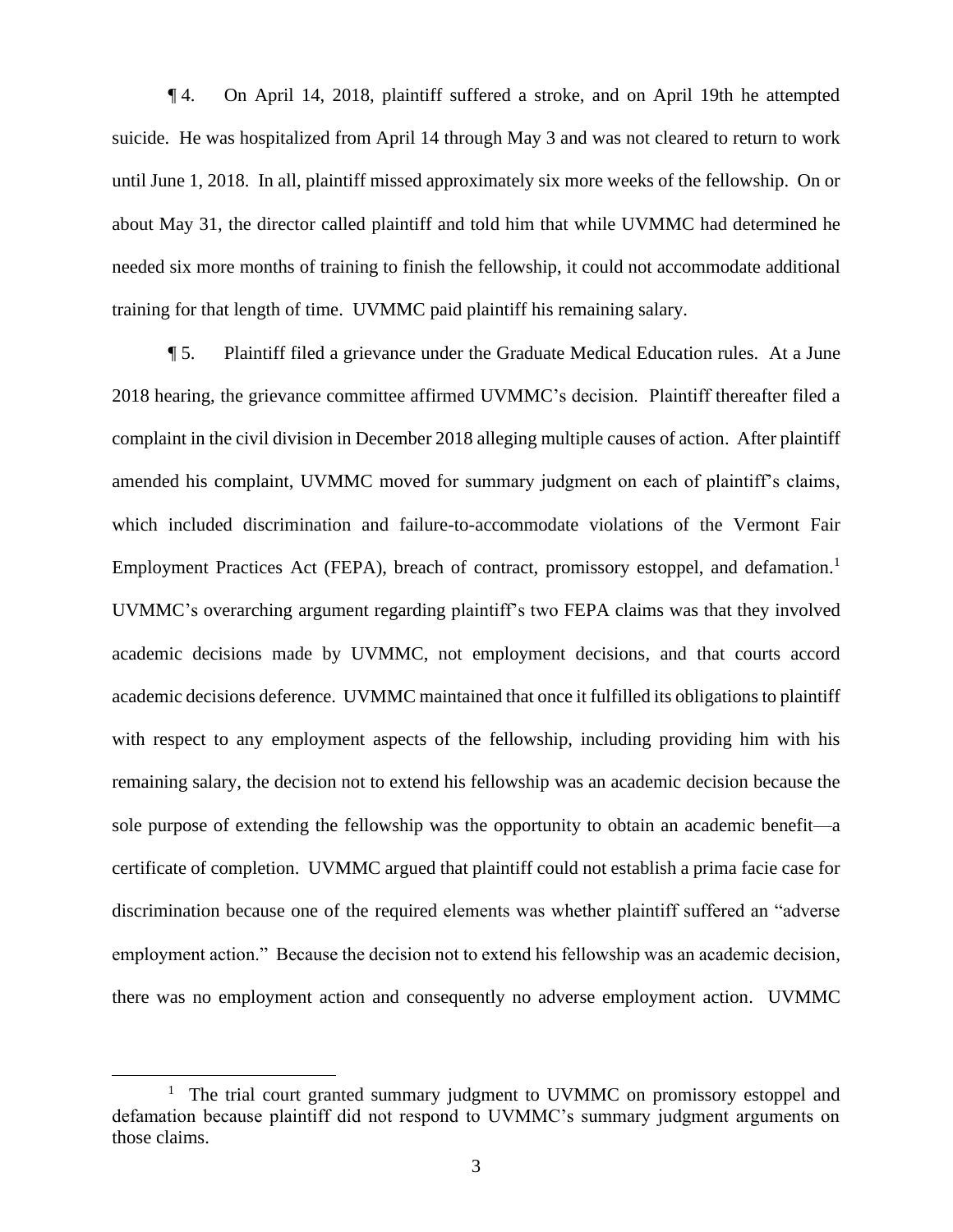contended that plaintiff's accommodation claim failed because there was no reasonable accommodation that would have allowed him to finish his fellowship. Finally, UVMMC argued that it did not breach the contract when it declined to extend the fellowship, and plaintiff could not establish any damages arising from a purported breach. It pointed out that, although plaintiff could not take the Sleep Medicine Board Exam without a certificate of completion from a sleep-medicine fellowship program, he had twice failed the Internal Medicine Board Exam, another prerequisite for the Sleep Medicine Board Exam.

¶ 6. Plaintiff countered that he suffered an adverse employment action because UVMMC denied extending the fellowship and terminated him after he took medical leave in April and May 2018. He maintained that prior to his stroke and suicide attempt, the program director had offered to extend his fellowship through August. He relied heavily on certain terms in the contract that "required" UVMMC to extend the fellowship due to extended medical leave, and that even if there was no requirement, the mere possibility of an extension was enough to survive summary judgment.

¶ 7. Plaintiff argued that a six-month extension was a reasonable accommodation so that he could perform the essential functions of his fellowship. He contended that the fellowship contract contemplated at least a six-month extension,<sup>2</sup> that a fellowship itself is a non-essential position at the hospital, and that UVMMC had granted "dozens" of extensions in the past.

¶ 8. Plaintiff pointed to several provisions in the fellowship contract which UVMMC had allegedly breached. He maintained that the "ACGME Sleep Medicine Requirements," a set of national standards for programs like the one at UVMMC, and which the fellowship contract incorporated required fellows to suffer no "negative consequences" resulting from extended medical leaves. He interpreted the ACGME as requiring UVMMC to alert its fellows "with

<sup>&</sup>lt;sup>2</sup> When asked during a September 2020 deposition whether he thought the employment contract provided for an indefinite extension, plaintiff responded, "yes."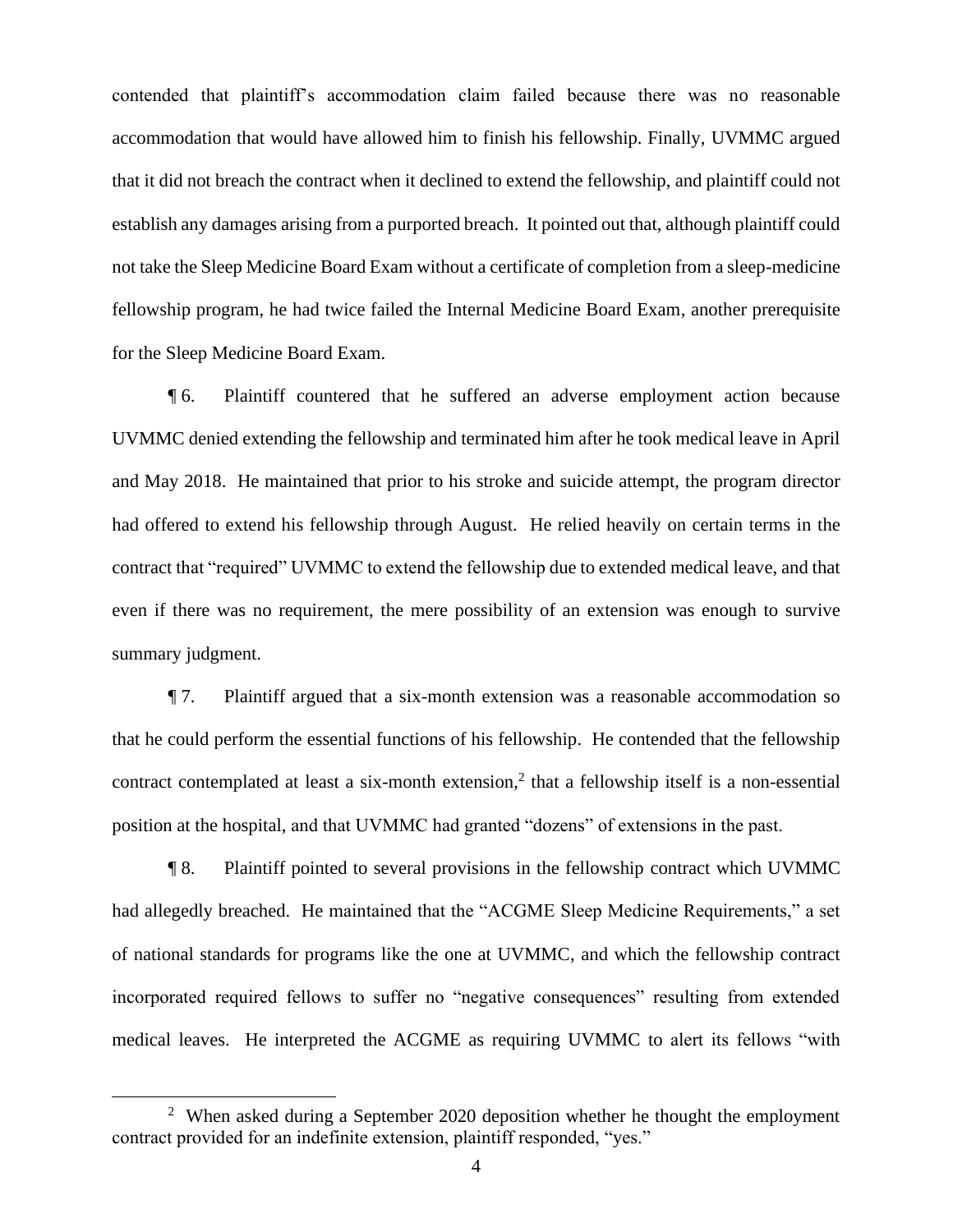accurate information regarding the impact of an extended leave of absence upon the criteria for satisfactory completion of the program." He characterized the contract's provision regarding extensions as "affirmatively guarantee [ing]" an extension if needed after medical leave. Plaintiff suggested that the word "may" in the "may be required to extend their training Program" clause pertaining to extended medical leave does not carry its ordinary meaning. Instead, "may" in this context means that a fellow may not need to extend a fellowship due to a medical leave "if they are far enough ahead in their proficiency that they are able to complete on time despite the medical leave."

¶ 9. Plaintiff argued he had provided sufficient evidence of contract damages when he offered an expert opinion showing that sleep-medicine physicians make approximately \$20,000 more than plaintiff was currently making as a hospitalist, and that he would have passed the Internal Medicine Board Exams if he had not been so frequently hospitalized, among other reasons, during the periods leading up to previous test attempts.

¶ 10. The civil division granted UVMMC's motion on all counts. It first agreed that it must accord UVMMC deference because the decision to not extend the fellowship was an academic decision. However, it concluded that academic deference "does not completely insulate [UVMMC] from liability" because deference to academic decision-making cannot be "blind" to discriminatory decisions made by an academic institution.

¶ 11. The court next considered UVMMC's contention that a six-month extension was not a "reasonable accommodation" of plaintiff's disability under the FEPA. It weighed evidence regarding UVMMC's limited resources to train multiple fellows simultaneously and that only one fellow gets trained a year, against plaintiff's evidence showing UVMMC had given extensions in the past and plaintiff had initially been offered an extension through August before his stroke and suicide attempt. The court concluded that the evidence was "capable of multiple interpretations."

5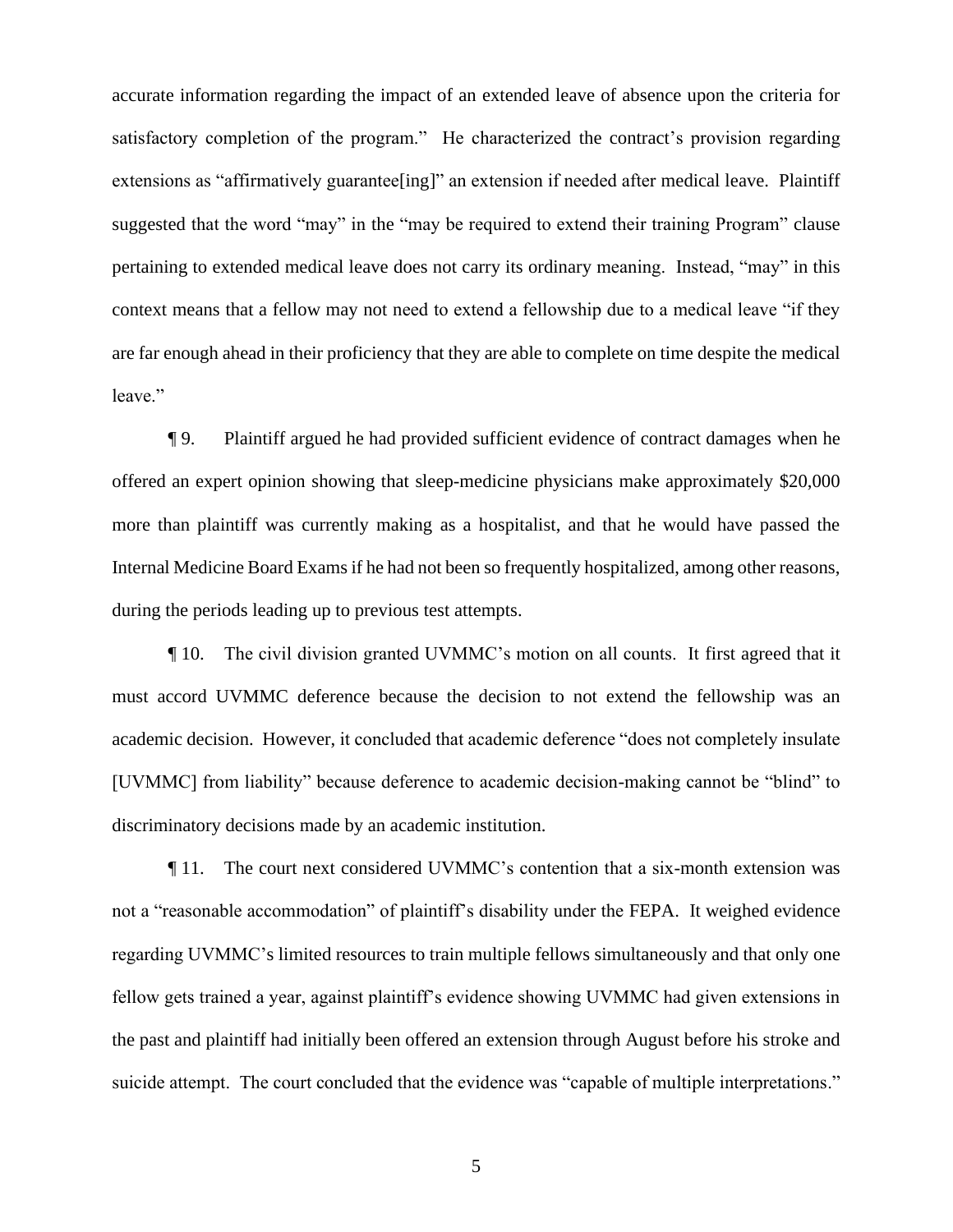¶ 12. Next addressing plaintiff's discrimination claim, the court reasoned that the fellowship was a hybrid position that included both employment and academic aspects. It cited federal case law for the proposition that the correct analysis was to focus on the "context of the cause of action to determine whether the resident is to be treated as an employee or a student in a given case." Knapik v. Mary Hitchcock Mem'l Hosp., 90 F. Supp. 3d 292, 300 (D. Vt. 2015). It reasoned that an "adverse employment action" under the FEPA must ultimately "be tied to the employment relationship." The civil division concluded that because plaintiff had received all the economic benefits owed to him under the contract, and the only remaining benefit plaintiff did not receive was the opportunity for additional academic training toward obtaining the certificate of completion, there was no adverse employment action. Accordingly, the FEPA did not apply to UVMMC's decision not to extend the fellowship.

¶ 13. Turning to plaintiff's contract claims, the civil division found that the breach-ofcontract claim failed for two reasons. First, while the contract required UVMMC to impose no "negative consequences" for taking medical leave and required UVMMC to alert plaintiff in advance what the impact of such an absence would be, these provisions did not necessarily extend to a situation in which a fellow missed months of a one-year fellowship and fell six months behind in his training. Second, plaintiff's argument that the provision reciting that a fellowship "may" be extended "[did] not mean [UVMMC] has to offer that option." Plaintiff's damages claim failed, the court concluded, because the damages were "pure speculation," and involved a lengthy causal chain of uncertain future events.

¶ 14. On appeal, plaintiff renews his arguments that, by not extending the fellowship, UVMMC (1) unlawfully discriminated against him, (2) failed to accommodate his disabilities, and (3) breached the employment contract.

6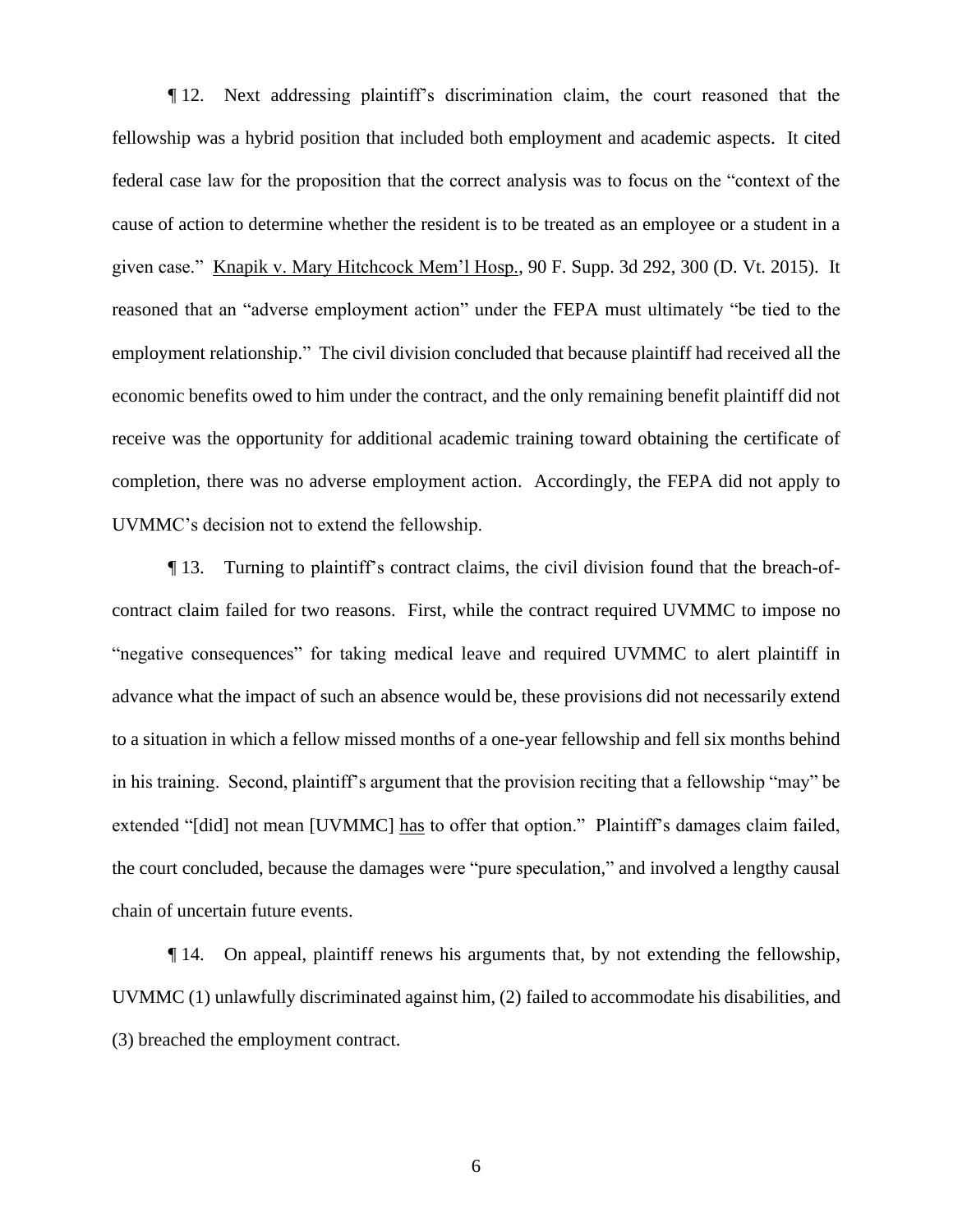### I. Standard of Review

¶ 15. "On appeal, we review summary judgment de novo and use the same standard as the trial court." Gallipo v. City of Rutland, 2005 VT 83, ¶ 13, 178 Vt. 244, 882 A.2d 1177. We will affirm if the moving party demonstrates that "there is no genuine dispute as to any material fact and [it] is entitled to judgment as a matter of law." V.R.C.P. 56(a); see State v. G.S. Blodgett Co., 163 Vt. 175, 180, 656 A.2d 984, 988 (1995). We resolve all reasonable doubts and inferences concerning the existence of a material fact in favor of the nonmoving party. Gallipo, 2005 VT 83, ¶ 13. "The nonmoving party may survive the motion if it responds with specific facts raising a triable issue, and it is able to demonstrate sufficient evidence to support a prima facie case." G.S. Blodgett Co., 163 Vt. at 180, 656 A.2d at 988 (citation omitted).

## II. Discrimination

¶ 16. We first address plaintiff's discrimination claim under the FEPA, 21 V.S.A. §§ 495-496a. Plaintiff asserts he suffered an adverse employment action because of UVMMC's "denial of [his fellowship] extension and termination of his fellowship." He maintains that UVMMC had already communicated an offer to extend his fellowship for two months, but after his stroke and suicide attempt, reversed course and terminated him.

¶ 17. "Under [the] FEPA, the standard and burdens of proof are identical to those under Title VII [of the United States Code]." Gallipo, 2005 VT 83, ¶ 15. In general, to make out a prima facie case of employment discrimination, the plaintiff has the burden of establishing four elements. Robertson v. Mylan Lab'ys, Inc., 2004 VT 15, ¶ 25, 176 Vt. 356, 848 A.2d 310. He "must demonstrate that: (1) []he was a member of a protected group; (2) []he was qualified for the position; (3) []he has suffered an adverse employment action; and (4) the circumstances surrounding this adverse employment action permit an inference of discrimination." Id. (citing McDonnell Douglas Corp. v. Green, 411 U.S. 792, 802 (1973)). "Plaintiff's burden at this stage is relatively light." Gallipo, 2005 VT 83, ¶ 15.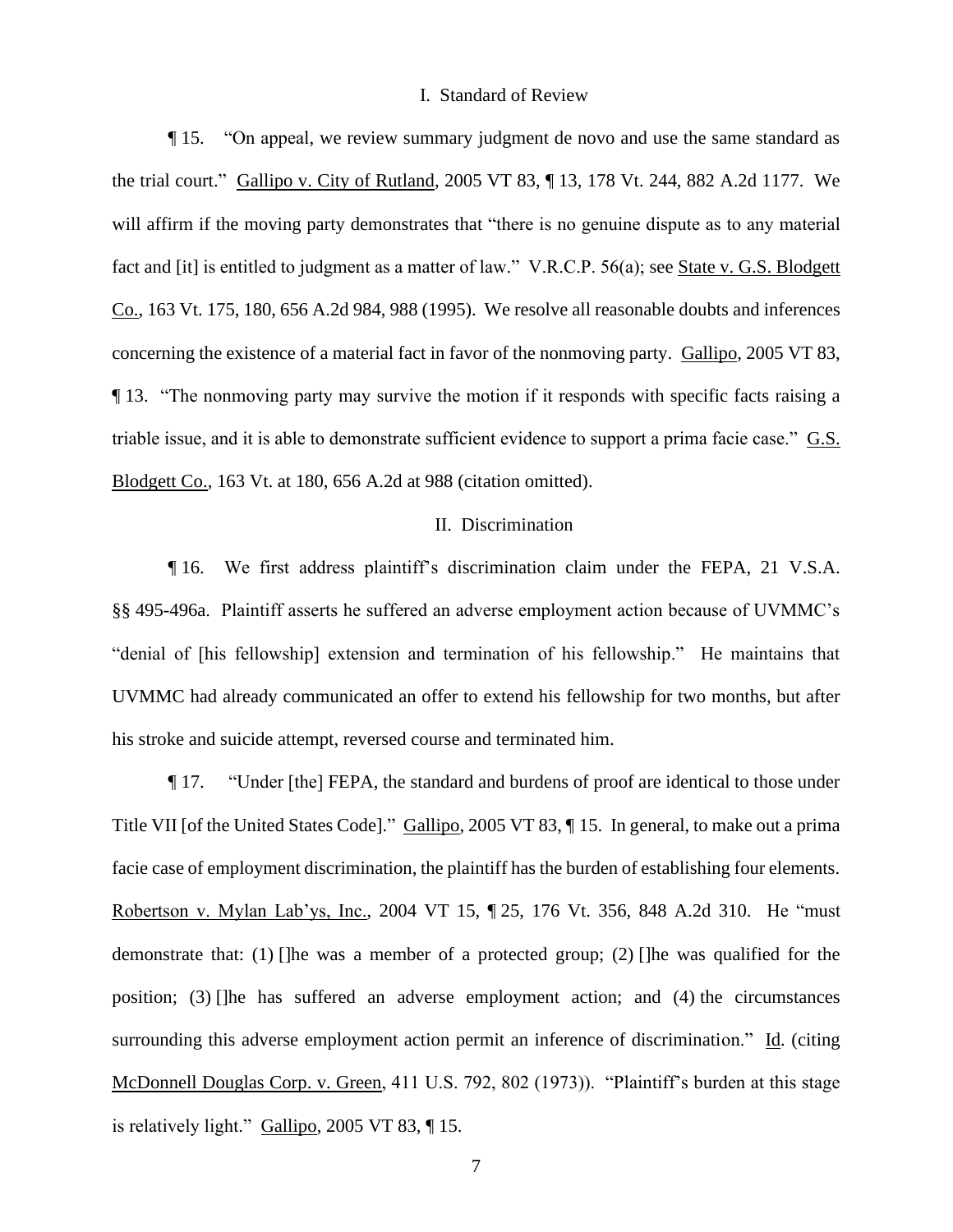¶ 18. The Second Circuit has explained that an adverse employment action is "a materially adverse change in the terms and conditions of employment." Galabya v. N.Y.C. Bd. of Educ., 202 F.3d 636, 640 (2d Cir. 2000) (quotation omitted), abrogated on other grounds by Burlington N. & Santa Fe Ry. Co. v. White, 548 U.S. 53 (2006). A material change is "more disruptive than a mere inconvenience or an alteration of job responsibilities." Id. (quoting Crady v. Liberty Nat'l Bank & Tr. Co. of Ind., 993 F.2d 132, 136 (7th Cir. 1993). Such changes can include "termination of employment, a demotion evidenced by a decrease in wage or salary, a less distinguished title, a material loss of benefits, significantly diminished material responsibilities, or other indices . . . unique to a particular situation." Id. (quotation omitted).

¶ 19. Medical fellowships constitute "both an employment relationship and an educational relationship." See Knapik, 90 F. Supp. 3d at 300; see also Shaboon v. Duncan, 252 F.3d 722, 729 (5th Cir. 2001) ("[I]t is well-known that the primary purpose of a residency program is not employment or a stipend, but the academic training and academic certification for successful completion of the program." (quotation omitted)). Whether the plaintiff is to be treated as an employee or a student is determined on a case-by-case basis by "examin[ing] the context of the cause of action." Knapik, 90 F. Supp. 3d at 300. We accord deference to academic institutions when they make nondiscriminatory decisions "about the ethical and academic standards applicable to [their] students." Bhatt v. Univ. of Vt., 2008 VT 76, ¶ 15, 184 Vt. 195, 958 A.2d 637.

¶ 20. As an initial matter, UVMMC did not terminate plaintiff, as his counsel conceded at oral argument. Instead, UVMMC did not extend his fellowship. Therefore, the question before us is whether the non-extension of his fellowship constituted an adverse employment action. For the following reasons, we hold it did not.

¶ 21. Plaintiff first argues that the non-extension of his fellowship is like the non-renewal of an employment contract, and contract non-renewal can be an adverse employment action. He primarily relies on Leibowitz v. Cornell Univ., 584 F.3d 487 (2d Cir. 2009), for this proposition.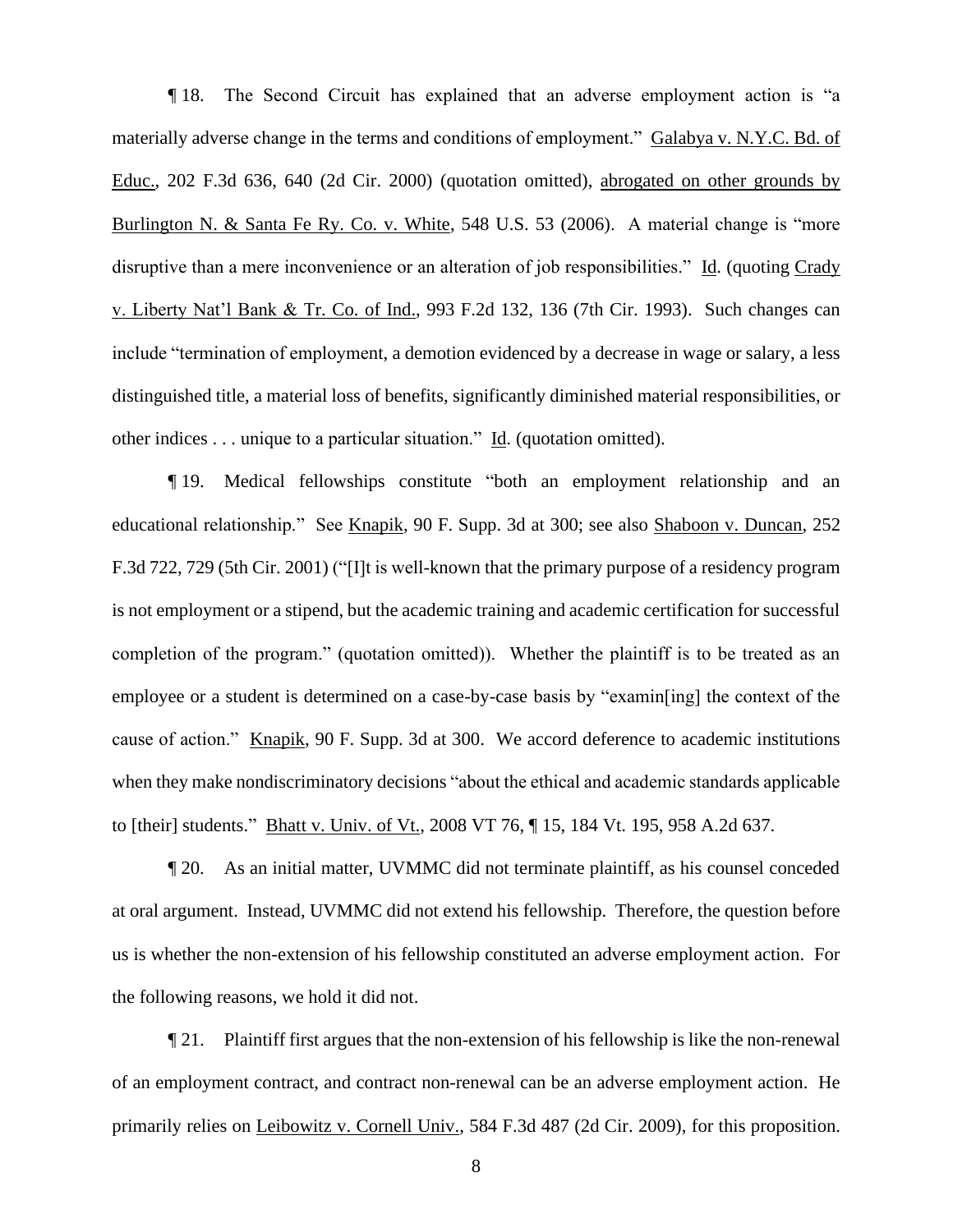Leibowitz was an instructor at Cornell University and was appointed to a five-year term, which was renewable on a continuing basis. Although her contract was renewed once, it was not renewed a second time. The Second Circuit held that the non-renewal of an employment contract could be an adverse employment action where the employee seeks contract renewal. Leibowitz, 584 F.3d at 500. However, Leibowitz is readily distinguishable because Leibowitz was subject to an express renewal process for future five-year term appointments, which she had argued was similar to a tenure-track position. Moreover, while Leibowitz and the school had an academic relationship, the purpose of her continued employment at the school was not personal academic training culminating in a degree or certificate. On the other hand, plaintiff concedes that UVMMC provided him all the remuneration promised in the contract and that his contract period expired on June 30, 2018, albeit "with the opportunity for extension" under certain circumstances. He further concedes that he needed the certificate of completion to take the Sleep Medicine Board Exam, the culmination of the advanced training to become a sleep-medicine physician.

¶ 22. Plaintiff next cites two cases, Wilkerson v. New Media Tech. Charter Sch. Inc., 522 F.3d 315 (3d Cir. 2008) and Flaherty v. Massapequa Pub. Schs., 752 F. Supp. 2d 286 (E.D.N.Y. 2010), for the proposition that "a renewal or an extension need not be guaranteed in order for the denial to qualify as an adverse employment action." However, Wilkerson and Flaherty, like Leibowitz, are not cases concerning employment and academic relationships; instead, they concern whether a non-renewal of an employment contract could constitute an adverse employment  $\arctan^3$  That question is inapplicable here because this matter concerns a non-guaranteed

<sup>&</sup>lt;sup>3</sup> Flaherty nominally concerns a school district's refusal to "extend" a superintendent's three-year contract. 752 F. Supp. 2d at 288, 296. However, the extension in Flaherty was essentially a contract-renewal option, unlike the limited extension involved here. See, e.g., id. at 289 ("[T]he School Board informed Flaherty that her contract would not be renewed."); id. at 298 (allegedly discriminatory statement "not made until two months after Flaherty was told that her contract would not be renewed"); id. at 300 ("[T]he [c]ourt assumes that Flaherty would have received another 4% raise at the end of the third year of work had her contract been renewed.").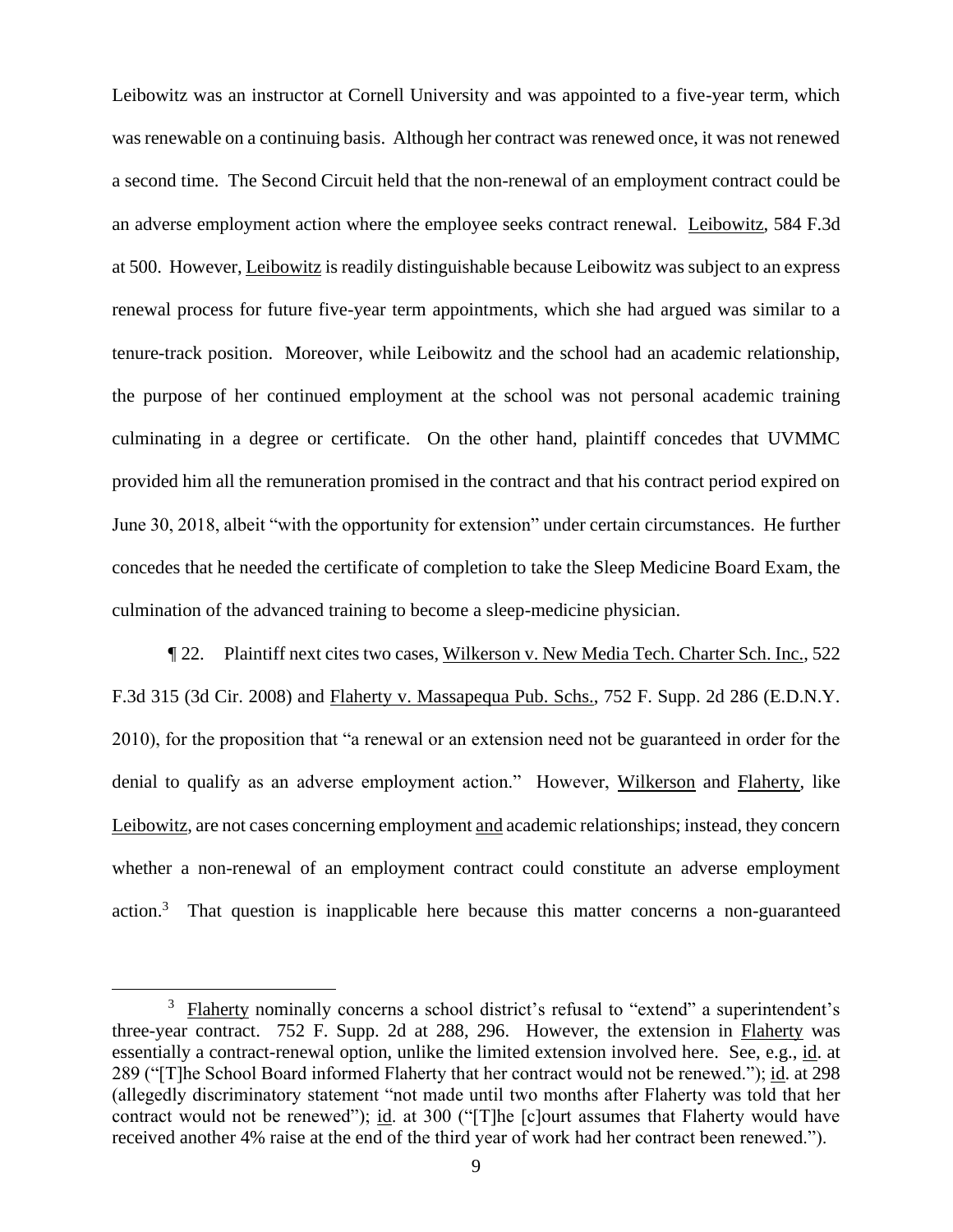extension to a one-year fellowship for which the plaintiff had been fully remunerated under the contract terms and the following year's position had already been filled. In fact, plaintiff does not cite a case holding that the refusal to extend a fellowship for the sole purpose of obtaining an academic credential is an adverse employment action.

¶ 23. Plaintiff argues that the trial court's reliance on Herrera v. Union No. 39 Sch. Dist., 2006 VT 83, 181 Vt. 198, 917 A.2d 923, was error because he "lost the economic benefits of his fellowship contract and employment," including potential benefits associated with an extension, when UVMMC did not extend the fellowship. In Herrera, a school board placed a high-school principal on paid administrative leave before the end of his two-year employment contract. The board decided not to renew the contract. Challenging these decisions, the principal claimed, under 42 U.S.C. § 1983, that the board deprived him of a constitutionally protected property interest in his employment. This Court reasoned that "his [property] interest extends only as far as the economic benefits that flow from his employment." Id. ¶ 26. Consequently, because the principal had been paid in full under the terms of the contract, we held that he was not deprived of a protected property interest. Id.

¶ 24. The civil division, analogizing the deprivation-of-property-interest issue in Herrera, concluded that because plaintiff had received all the economic benefits promised under the fellowship contract, the contract contained no right to an extension, and because the one-year fellowship had already been filled by another fellow, plaintiff "was not denied any employment position because such a position did not exist." Accordingly, the civil division continued, the nonextension of the fellowship was not an employment action. We agree.

¶ 25. UVMMC's decision not to extend plaintiff's fellowship can in no way be construed as a " 'materially adverse change' in the terms and conditions of [plaintiff's] employment." Galabya, 202 F.3d at 640. He was not terminated, he was not demoted, his salary was not decreased, he did not receive a less distinguished title, he did not lose any benefits, and he did not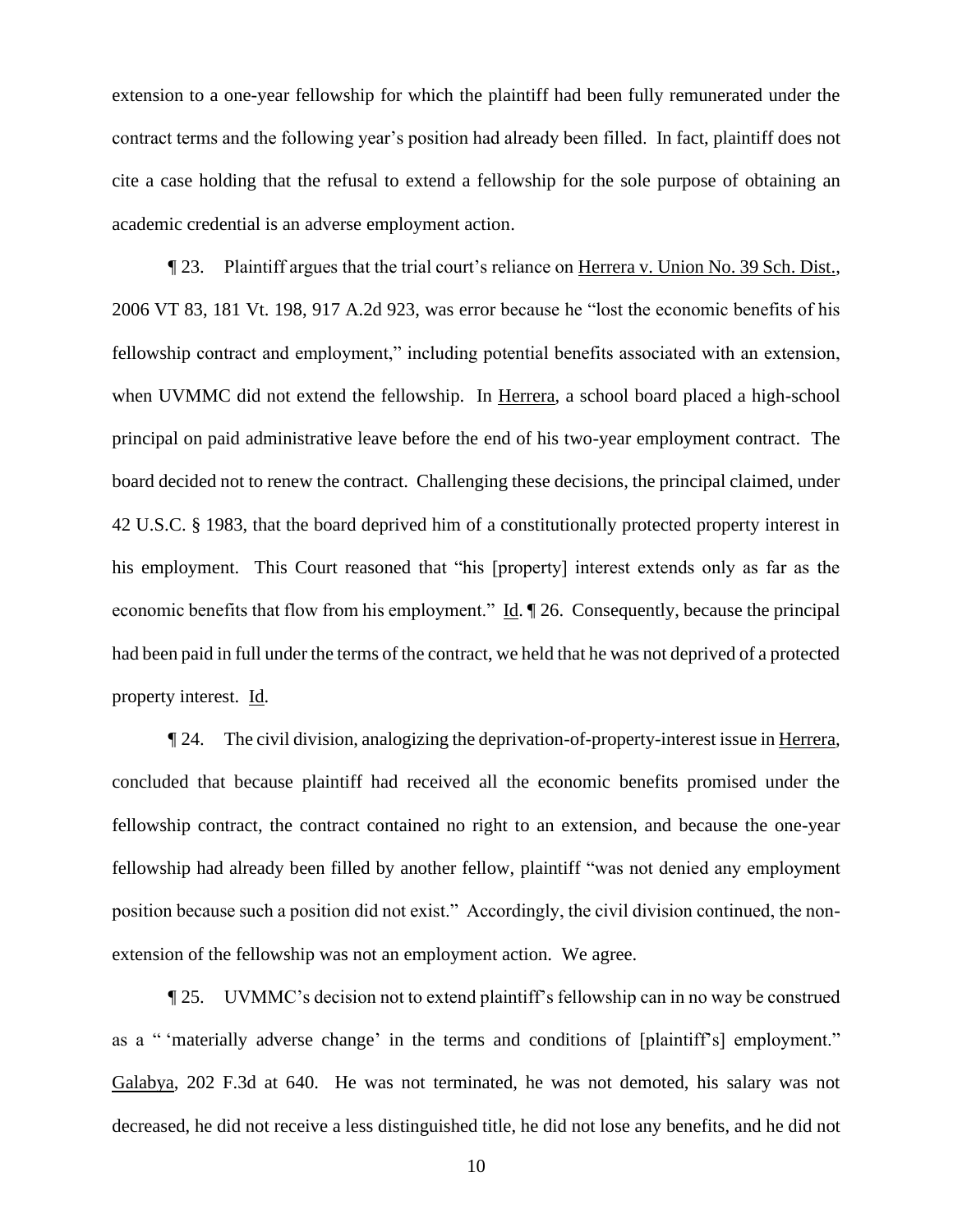suffer any diminished material employment responsibilities because he had none guaranteed after June 30, 2018. In fact, plaintiff concedes his fellowship was ultimately "a non-essential position for the hospital." The only material responsibilities he may have had after June 30 would have been maintaining the "ethical and academic standards applicable" to UVMMC fellows while he attempted to finish the fellowship. Bhatt, 2008 VT 76, ¶ 15.

¶ 26. We are further persuaded that UVMMC's decision was not an adverse employment action because although "employment" is not defined in the FEPA, its ordinary meaning denotes "the condition of having a paying job," or "[w]ork for which one has been hired and is being paid by an employer." Employment, Black's Law Dictionary (11th ed. 2020); see Brisson Stone, LLC v. Town of Monkton, 2016 VT 15, ¶ 19, 201 Vt. 286, 143 A.3d 550 ("Words not defined with a statute are given their plain and ordinary meaning, which may be obtained by consulting dictionary definitions."). There is nothing in the record indicating that UVMMC considered a possible extension to ensure that plaintiff had "a paying job," nor does plaintiff allege he was interested in extending the fellowship for that purpose. Indeed, plaintiff expressed frustration at the prospect of remaining at UVMMC beyond June 30 due to financial concerns.

¶ 27. In sum, UVMMC's decision not to extend plaintiff's fellowship was not an adverse employment action because it was an academic decision. See Regents of Univ. of Mich. v. Ewing, 474 U.S. 214, 225 n.11 (1985) ("University faculties must have the widest range of discretion in making judgments as to the academic performance of students and their entitlement to promotion or graduation." (quotation omitted)). While plaintiff is correct in arguing that academic institutions may not make discriminatory academic decisions, UVMMC made no such decision here. Patel v. Univ. of Vt. & State Agric. Coll., 526 F. Supp. 3d 3, 10 (D. Vt. 2021) (noting that "academic institutions are not entitled to deference for discriminatory decisions"). Plaintiff concedes he missed significant periods of a one-year fellowship and had fallen behind in his training as early as February 2018. After his stroke and suicide attempt, he fell even further behind. That UVMMC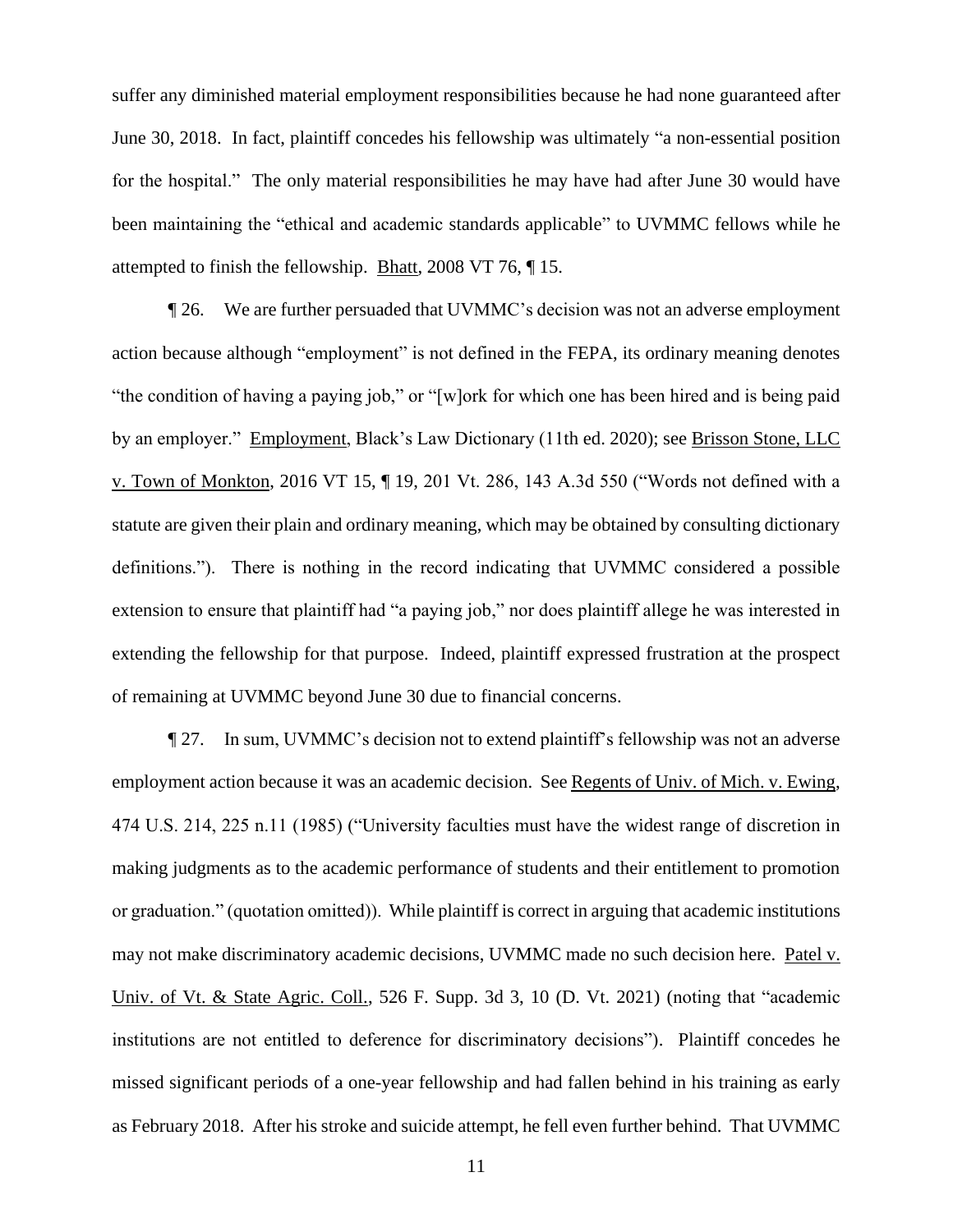ultimately concluded plaintiff needed six months of additional training and decided it could not offer that to him given its limited resources, program description, and accreditation considerations, is not discriminatory. Cf. Connors v. Dartmouth Hitchcock Med. Ctr., Nos. 2:10-cv-94, 2:12-cv-51, 2013 WL 3560946, at \*6 (D. Vt. July 11, 2013) (concluding hospital was not entitled to deference for dismissing psychiatry resident for reasons not involving "ethical lapses or academic deficiencies"). Requiring UVMMC to make a different decision on these undisputed facts would improperly substitute the Court's own preferences for UVMMC's decisions regarding how best to administer the fellowship, which is precisely why we accord academic institutions deference for such decisions.

### III. Failure to Accommodate

¶ 28. We next address plaintiff's failure-to-accommodate claim under the FEPA. 21 V.S.A. § 495d(6) (defining protected class of qualified individuals with disabilities as persons "capable of performing the essential functions of the job or jobs for which the individual is being considered with reasonable accommodation to the disability"). In his principal brief, plaintiff allocates two paragraphs to this claim. He argues that a prima facie failure-to-accommodate claim under the FEPA does not require a showing of an "adverse employment action," and recites the elements he argues are required. He then makes the assertion that his claim should survive summary judgment because he can satisfy all the elements, referring the Court to his summary judgment papers for containing "the reasons" why.

¶ 29. An appellant's principal brief must contain "the issues presented, how they were preserved, and appellant's contentions and reasons for them—with citations to the authorities, statutes, and parts of the record on which the appellant relies." V.R.A.P. 28(a)(4)(A); see Johnson v. Johnson, 158 Vt. 160, 164 n.\*, 605 A.2d 857, 859 n.\* (1992). "It is the burden of the appellant to demonstrate how the lower court erred warranting reversal. We will not comb the record searching for error." In re S.B.L., 150 Vt. 294, 297, 553 A.2d 1078, 1081 (1988).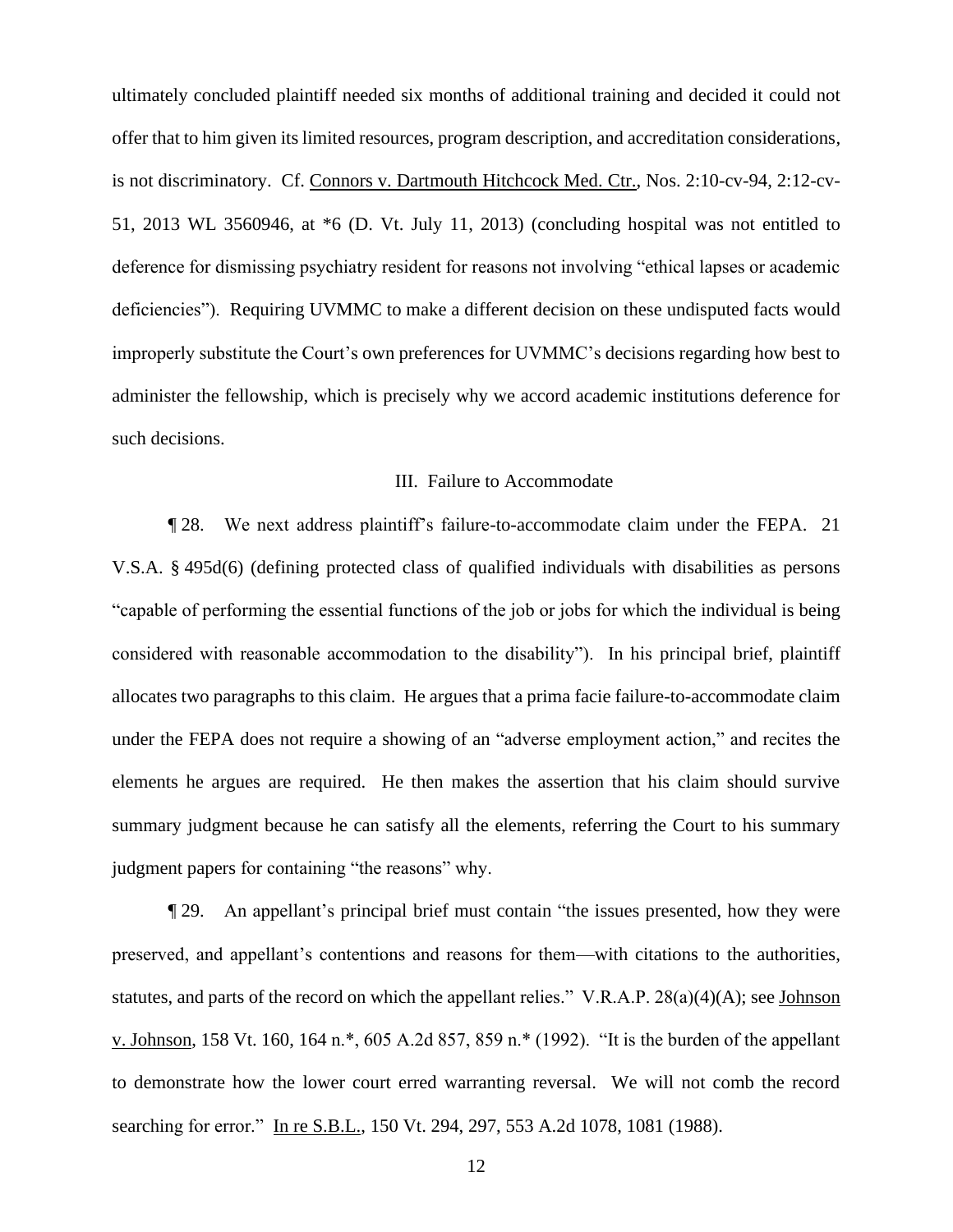¶ 30. Plaintiff's briefing on this issue falls short of the standards for adequate briefing under Vermont Rule of Appellate Procedure 28(a). His only citation is to a nonbinding case potentially standing for the proposition that no "adverse employment action" is required to make out a prima facie accommodation claim under the FEPA. He does not describe how the issue was preserved or how the trial court erred on the issue, nor does he direct us to the parts of the record he is relying on—other than his summary-judgment opposition memorandum. In effect, plaintiff tells us to comb through the memorandum and the rest of the record to locate his arguments and divine how the civil division erred as a result. This, we will not do. See Khan v. Alpine Haven Prop. Owners' Ass'n, Inc., 2020 VT 90, ¶ 29, \_\_ Vt. \_\_, 245 A.3d 1234 (concluding brief was inadequate because it failed to discuss required elements of claim).

# IV. Breach of Contract

¶ 31. Finally, plaintiff argues that UVMMC breached the employment contract by not extending his fellowship. As a result, he is unable to make a sleep-medicine-physician salary, which, he argues, is more than he currently makes as a hospitalist. We address plaintiff's damages claim first.

¶ 32. "The rule is clearly established in Vermont that breach-of-contract damages must be proved with reasonable certainty." Madowitz v. Woods at Killington Owners' Ass'n, Inc., 2014 VT 21, ¶ 14, 196 Vt. 47, 93 A.3d 571 (quotation omitted). "Such damages therefore cannot be based on mere speculation and conjecture." Id. (quotation omitted). "An injury based on speculation about uncertain future events is no injury at all." See Hedges v. Durrance, 2003 VT 63, ¶ 12, 175 Vt. 588, 834 A.2d 1 (2003) (mem.).

¶ 33. Plaintiff maintains that he could make significantly more than his current \$230,000 per year salary as a hospitalist if UVMMC had extended his fellowship. He submitted a report prepared by an expert, which included a salary analysis comparing hospitalists with sleep-medicine physicians. Plaintiff argues that, assuming UVMMC had extended his fellowship, the following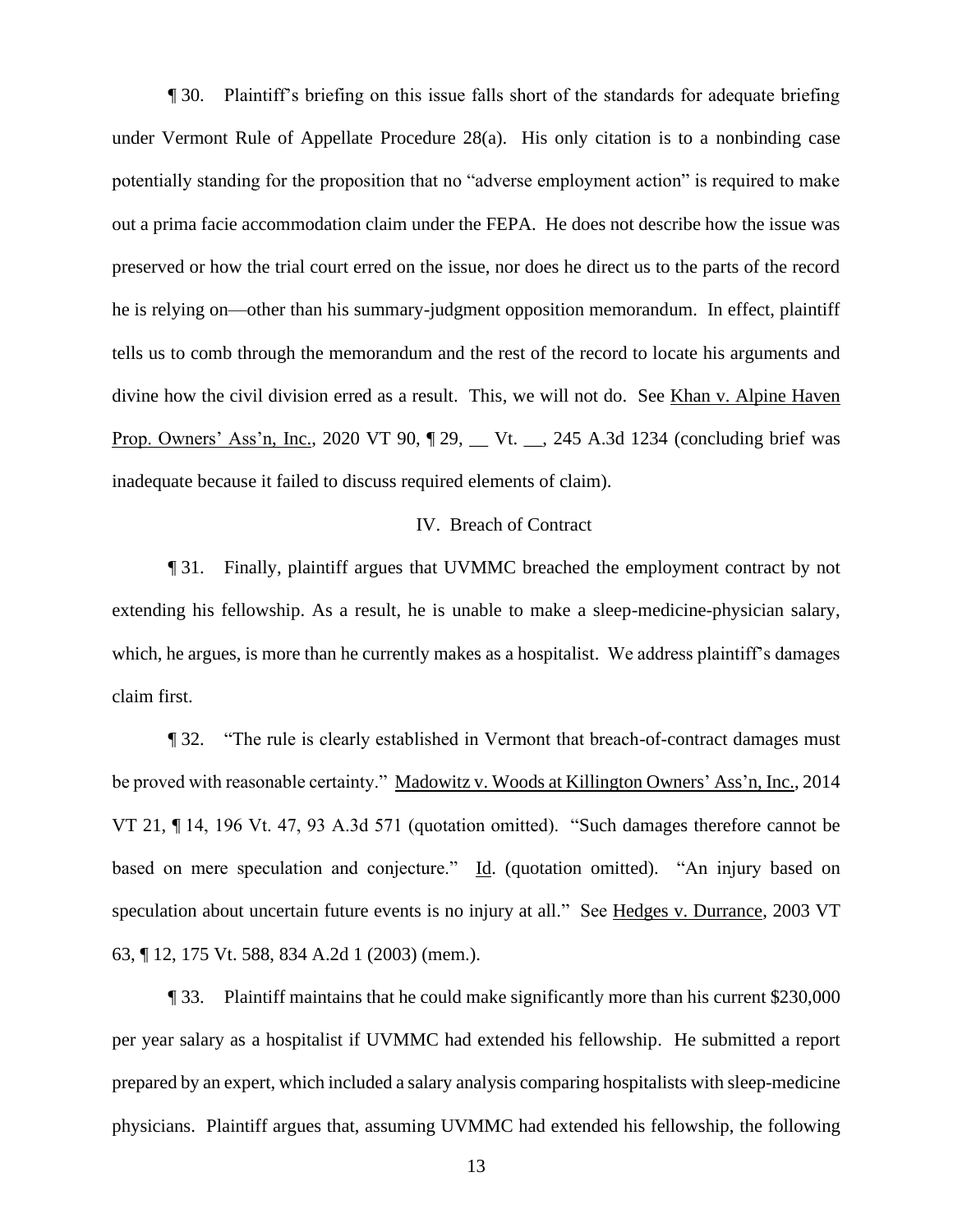scenario is enough to survive summary judgment: (1) he would have finished the fellowship and received the certificate of completion; (2) he would have passed the prerequisite Internal Medicine Board Exam; (3) he would have subsequently passed the Sleep Medicine Board Exam; and (4) he would have obtained employment as a sleep-medicine physician. **AAB 13**. See Est. of Alden v. Dee, 2011 VT 64, ¶ 16, 190 Vt. 401, 35 A.3d 950 ("[T]he facts alleged must be sufficient for a reasonable jury to find in favor of the nonmoving party."). We are not persuaded.

¶ 34. Plaintiff's argument is certainly "mere speculation" that the above series of events would have occurred if UVMMC had extended his fellowship for at least six months, and possibly indefinitely. Madowitz, 2014 VT 21, ¶ 19 (concluding that calculation of lost profits flowing from frustrated plan to construct forty condominiums after Act 250 construction permit deadline had passed was "entirely speculation"). Even assuming for the sake of argument that plaintiff could have finished the fellowship and obtained his certificate of completion, which is hard to imagine given the uncontested facts, he still needed to pass an exam he had twice failed before he sat for the Sleep Medicine Board Exam. He counters that he knew he had eight more chances to pass the Internal Medicine Board Exam, and in any case he "did not study as hard as he could have . . . due to a variety of reasons, including hospitalization."<sup>4</sup>

¶ 35. Moreover, he argues that he would have subsequently passed the Sleep Medicine Board Exam and secured employment in the field because he was enthusiastic about the field generally, and he was drawn to work environments involving "less contact with contagious

<sup>&</sup>lt;sup>4</sup> Plaintiff cites Artunduaga v. Univ. of Chi. Med. Ctr., No. 12 C 8733, 2016 WL 7384432, at \*6 (N.D. Ill. Dec. 21, 2016), as evidence that other courts have not considered such damages claims too speculative in this context. However, the district court in that case found that the plaintiff had "an extensive, successful academic history," and "[b]ased on her academic success and work experience, there is a factual record supporting the assumption that [the] [p]laintiff would have passed her licensing examinations." Id. at  $*6$ . We are presented with the opposite situation here; plaintiff has twice failed the prerequisite licensing exam, concedes that he did so in part because he did not study hard enough, and concedes that he struggled with the academic requirements of the fellowship throughout his tenure.